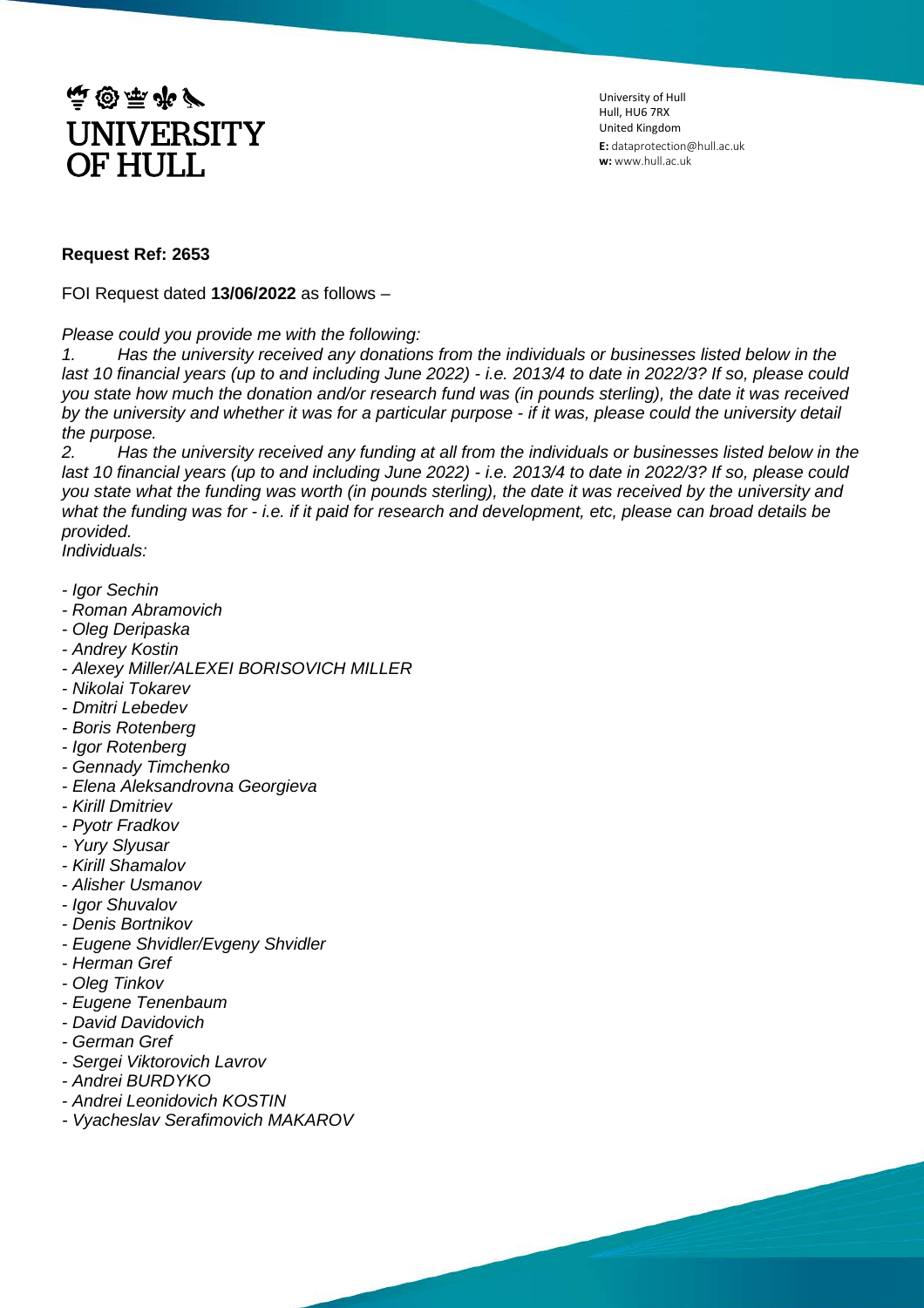- *- Oleg Viktorovich MOROZOV*
- *- Nikita Gennadievich RUMYANTSEV*
- *- Aidar Raisovich METSHIN*
- *- Maria Nikolaevna PRUSAKOVA*
- *- Mikhail Maratovic FRIDMAN*
- *- Petr Olegovich AVEN*
- *- German Borisovich KHAN*
- *- Anton Vladimirovich SHIPULIN*
- *- Alfia Gumarovna KOGOGINA*
- *- Sergei Kuzhugetovich SHOIGU*
- *- Anton Eduardovich VAINO*
- *- Dmitriy Yuryevich GRIGORENKO*
- *- Maxim Gennadyevich RESHETNIKOV*
- *- Lyubov Valentinova PRIGOZHINA*
- *- Margarita Simonovna SIMONYAN*
- *- Dmitry Alexandrovich VINNIKOV*
- *- Nikolai Mikhailovich ROGASHCHUK*
- *- Yury Petrovich TRUTNEV*
- *- Aleksander Vladimirovich GUTSAN*
- *- Vladimir Vladimirovich YAKUSHEV*
- *- Igor Anatolyevich KOMAROV*
- *- Vladimir Leonidovich SIVKOVICH*
- *- Oleg Yurievich TINKOV*
- *- Vladimir Ilich MAKSIMENKO*
- *- Andrey Grigoryevich ARESHEV*
- *- Anton Sergeyevich BESPALOV*
- *- Natalya Petrovna SKOROKHODOVA*
- *- Alexey Lvovich NIKOLOV*
- *- Aleksandr Aleksandrovich ZHAROV*
- *- Sergei Sergeivich IVANOV*
- *- Andrey Igorevich AKIMOV*
- *- Alexander Valeryevich DYUKOV*
- *- Sergey Anatolyevich KOGOGIN*
- *- Andrey Grigoryevich GURYEV*
- *- Leonid Viktorovich MIKHELSON*
- *- Viatcheslav KANTOR*
- *- Maria Vladimirovna VORONTSOVA*
- *- Katerina Vladimirovna TIKHONOVA*
- *- Yekaterina Sergeyevna VINOKUROVA*
- *- Vladimir Nikolaevich PAVLENKO*
- *- Vladimir Petrovich EVTUSHENKOV*
- *- Pavel EZOUBOV*
- *- Vagit Yusufovich ALEKPEROV*
- *- Andrey Removich BOKAREV*
- *- Nigina ZAIROVA*
- *- Andrey Aleksandrovich FURSENKO*
- *- David Davidovich*
- *- Anzhelika Khan*
- *- Oleg Valentinovich Belozyorov*
- *- Maksim Stanislavovich Oreshkin*
- *- Brian McDonald*
- *- Sergey Vladimirovich MIKHAILOV*
- *- Mikhail Mikhaylovich Zadornov*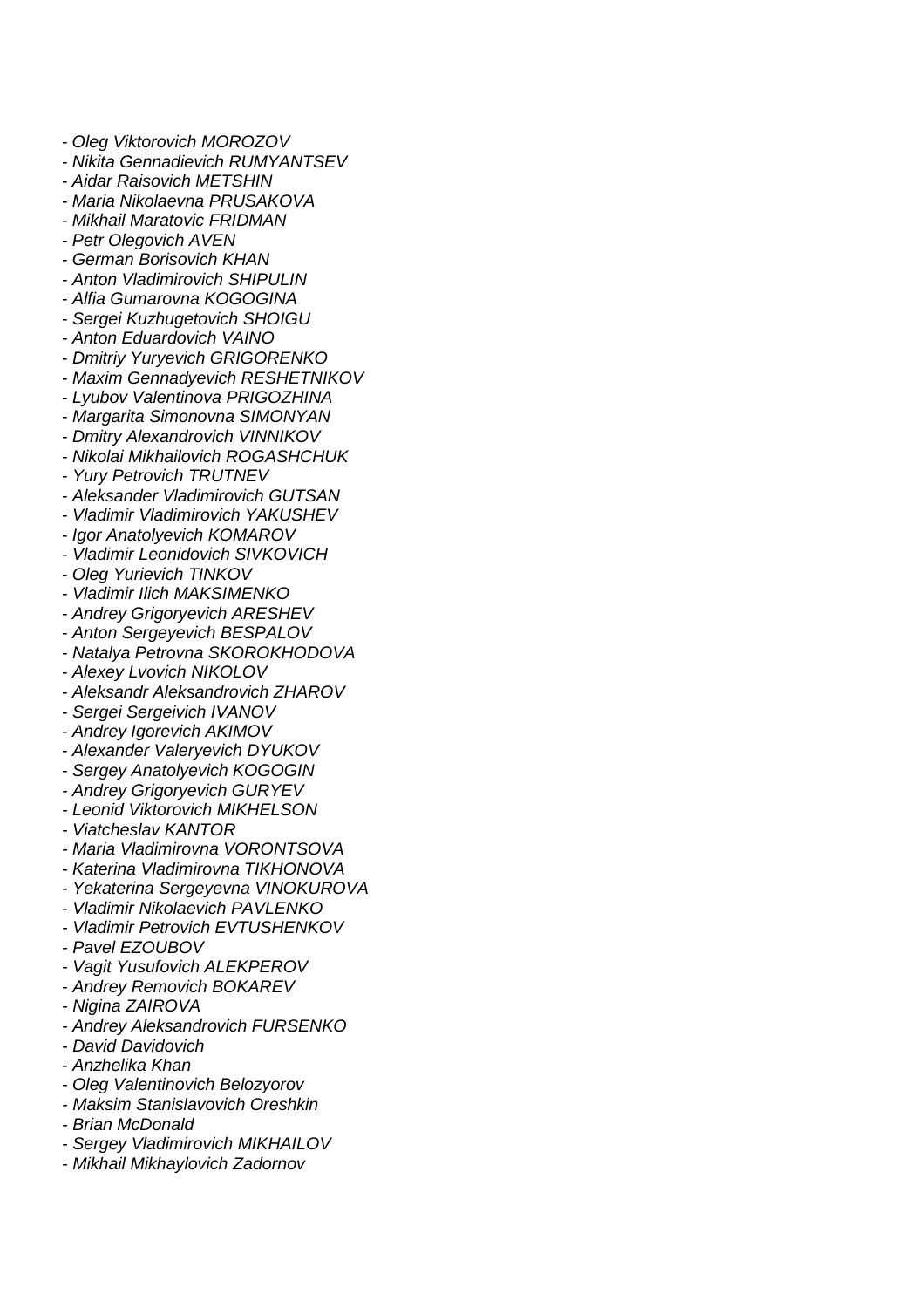*- Dmitriy Olegovich Levin*

- *- Tatyana Gennadevna Nesterenko*
- *- Viktor Andreevich Nikolaev*

*Organisations*

- *- Aleksandrov Scientific Research Technological Institute NITI*
- *- Federal State Unitary Enterprise Dukhov Automatics Research Institute*
- *- Central Research Institute of Machine Building*
- *- Rocket and Space Centre Progress*
- *- Promtech-Dubna*
- *- Radiotechnical and Information Systems Concern*
- *- Arzamas Machine-Building Plant*
- *- STRATEGIC CULTURE FOUNDATION*
- *- SCIENTIFIC-RESEARCH INSTITUTE VEKTOR*
- *- Rossiya Bank*
- *- Genbank*
- *- IS Bank*
- *- Promsvyazbank*
- *- Rostec*
- *- United Aircraft Corporation*
- *- Tactical Missiles Corporation*
- *- UralVagonZavod*
- *- United Shipbuilding Corporation*
- *- VTB Bank*
- *- VEB.RF*
- *- Bank Otkritie Financial Corporation*
- *- SOVCOMBANK*
- *- Sberbank*
- *- JSC Integral*
- *- The Russian Direct Investment Fund*
- *- Gazprombank*
- *- Oboronnye Initsiativy*
- *- Russian Agricultural Bank*
- *- Alfa-Bank*
- *- Alrosa*
- *- EXIAR*
- *- SALAVAT CHEMICAL PLANT*
- *- Kronshtadt*
- *- ATLANT*
- *- INSPIRA INVEST*
- *- RusHydro*
- *- Russian Railways*
- *- Russian Venture Company*
- *- THE PLANAR COMPANY*
- *- Ural Bank for Reconstruction and Development*
- *- SMP Bank*
- *- Sovcomflot*
- *- TV-NOVOSTI*
- *- ROSSIYA SEGODNYA*
- *- CREDIT BANK OF MOSCOW*
- *- Kalashnikov Concern*
- *- MILITARY INDUSTRIAL COMPANY*